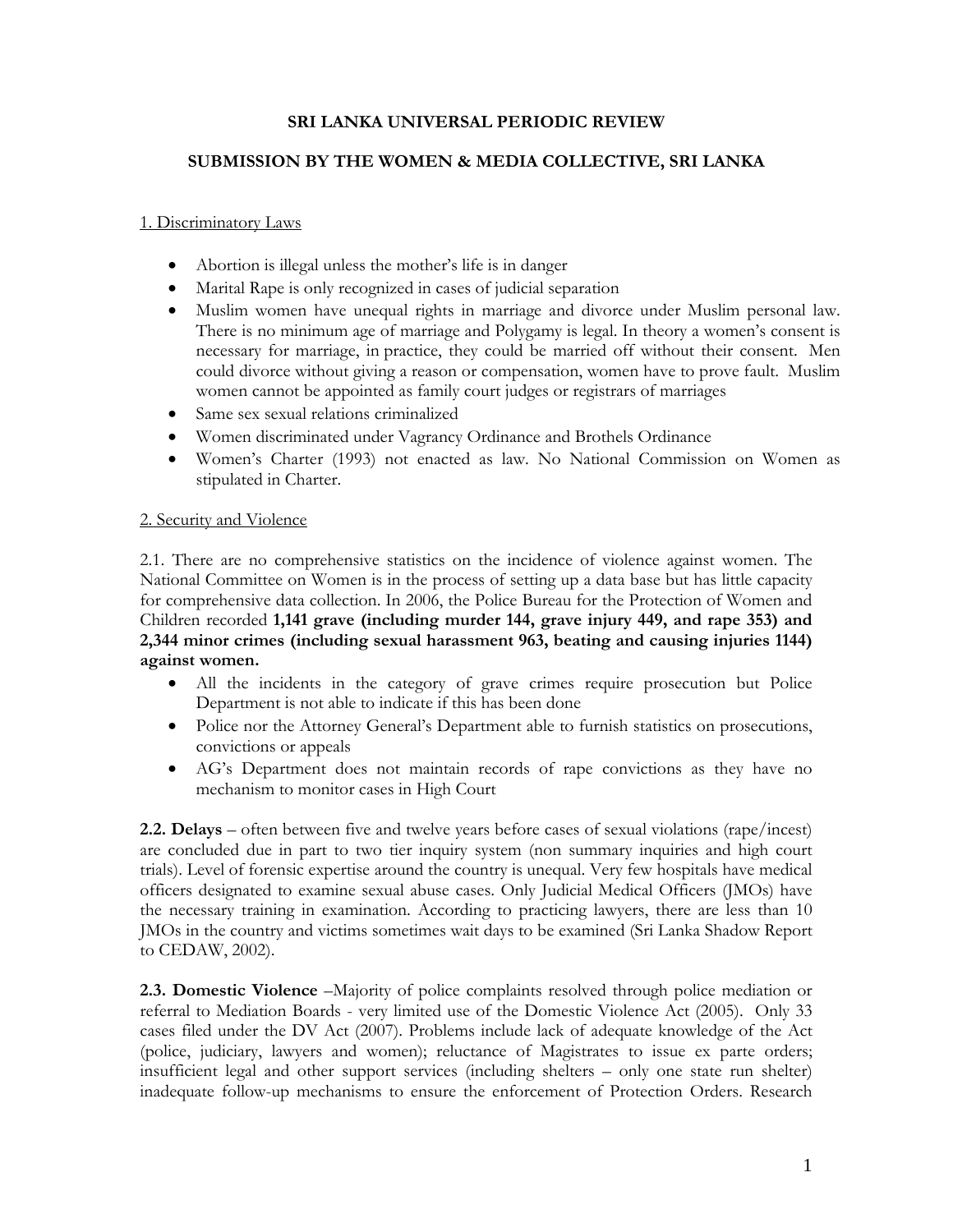and complaints received by institutions working with women affected by domestic violence record a significant incidence of rape within marriage (Women in Need, Centre for Women's Research, Women and Media Collective). Murder is sometimes preceded by offenses of sexual or physical abuse.

**2.4. Abortion –** Over 500-750 illegal abortions a day (UNFPA 2007). Maternal mortality low but deaths due to septic abortions 11.7%. (Family Health Bureau, Min. of Health 2005). State resistance to attempts to decriminalize abortion, at least in cases of rape, incest or foetal abnormalities, despite recommendations in Women's Charter (1993).

**2.5. Politically motivated Murder and Disappearances of Women –** 20 murders of women have been reported from the Jaffna peninsula and Mannar by University Teachers for Human Rights, Jaffna and the North East Secretariat for Human Rights, Kilinochchi between November 2005 and December 2006. Some of these are allegedly by the security forces while others are by the LTTE. 16 politically motivated murders of women reported in the Press between January and September 2007 were recorded by INFORM. 15 disappearances of women were recorded by the Women's Development Centre, Jaffna between January 2006 to January 2007.

**2.6. Custodial Rape -** There have been a number of reports of sexual violence against women where the alleged perpetrators have been armed forces personnel and the police (as well as personnel from state institutions such as schools and children's homes). Not all cases are reported and there is no systematic documentation available. There were press reports of 37 sexual offences allegedly committed by armed forces personnel or by deserters in 1998. (Sri Lanka Shadow Report to CEDAW, 2002). There have been no convictions in cases of custodial rape where security forces personnel have been implicated or charged, except the Krishanthi Kumaraswamy rape and murder judgment of 1998.

**2.7. Arrest and Detention -** Large numbers of women have been detained following cordon and search operations, for periods of at least 24 hours and safeguards to protect women in custody (as contained in presidential directives for the welfare of detainees issued in July 1997) are ignored. Women held under the public security laws have complained that they are not afforded basic safeguards (a woman warden is supposed to be present in every police station when women are being held there but this rarely happens; police do not ensure the presence of women wardens even when they organize large scale cordon and search operations). Menstruation in custody (especially in police custody) is a major problem. Women held in custody sometimes forgotten and held longer than necessary because they are visited less often.

**2.8. Detention for soliciting**: special detention centres for this category of crime. Lack of clarity as to when women can be released; often children below the age of 5 kept with mothers in these facilities (the same applies for general crimes). Women is special facilities such as the Methsevana Women's Detention home , mainly for women held under the Vagrants Ordinance, women 'astray', drug abusers, and mentally disabled women are only released if a family member, often a male, in available.

**2.9. Girls**: detention centres for girls - no separation between girls who have come into conflict with the criminal law and girls in need of care and protection (child workers/sexually abused girls/street children). Sexually abused girls held in custody until cases against perpetrators completed. Juvenile justice laws permit girls who come into conflict with criminal law to be held until they are 18, but, no mention of what happens to them afterwards - many of the girls end up entering sex work.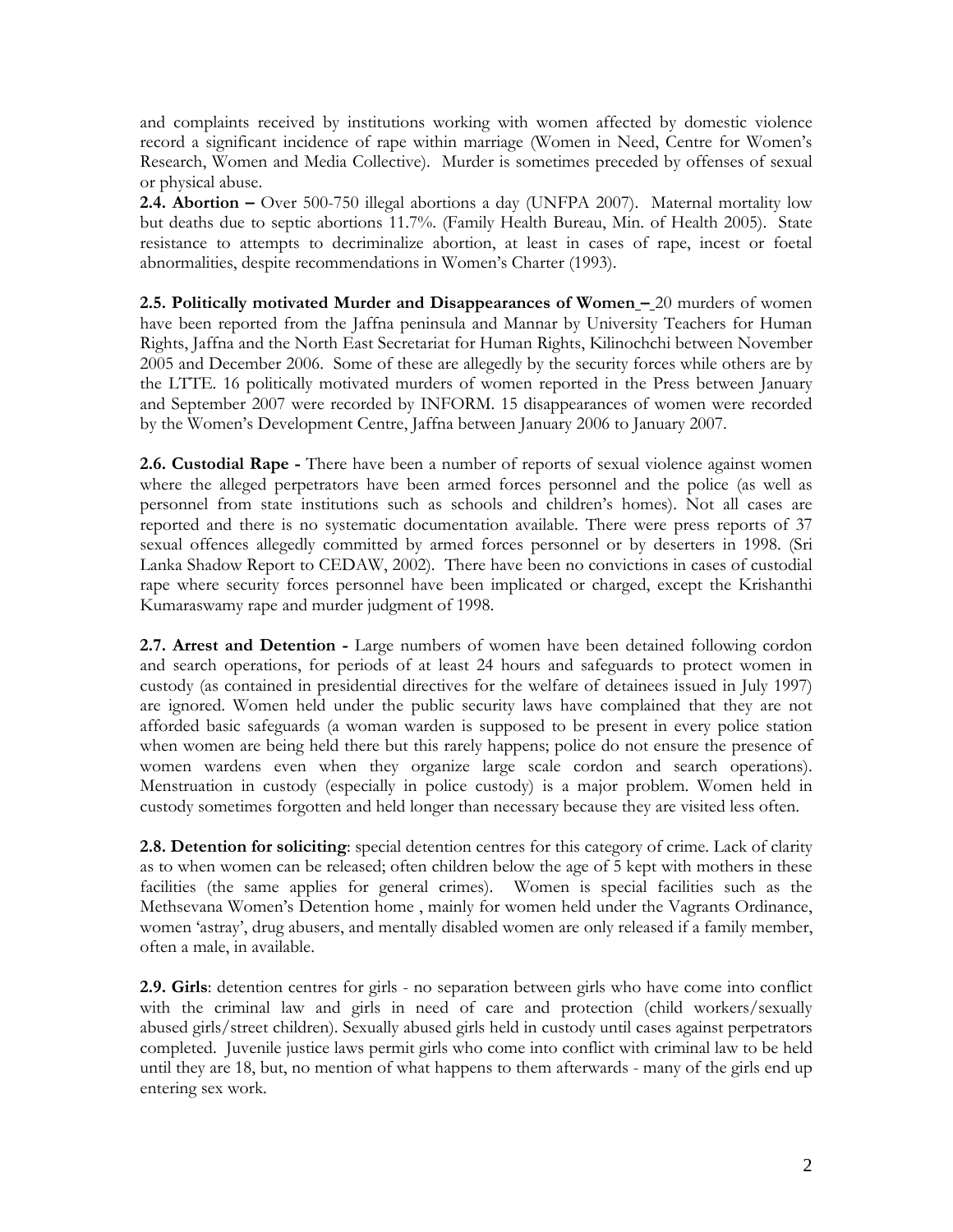#### 3. Housing rights

State land distribution policy awards property in the name of the head of household; customarily only men are viewed as heads of households, unless the man is dead or missing. Muslim women in the East owned almost 95% of the houses that were destroyed by the Tsunami and have been deprived of ownership to replacement houses which were registered in the name of the adult male in the family (Suriya Women's Development Centre, Batticaloa, 2007).

#### 4. Internally Displaced Women

4.1. Constant military checks and round-ups in the resettlement areas make women particularly vulnerable. Militant groups roam around freely in these areas and cases of sexual assault have been reported. There is fear amongst families, both within and outside IDP camps, about security of, and sexual violence against young women, resulting in families arranging 'marriages' for their teenage daughters. Young girls are not sent to school due to the increased number of checkpoints. Women also experience gender violence in camp situations and there have been instances where such cases have been suppressed by management authorities. Women have no livelihood options and find it difficult to extricate themselves from violent situations, such as domestic violence (South Asians for Human Rights (SAHR) Mission 2007).

4.2. At many camps and welfare sites facilities are minimal with regard to health issues, such as family planning, child bearing and feeding infants. There is no systematic emergency response in place to address the reproductive health needs of women in situations of enforced displacement (SAHR 2007).

4.3. In camp situations men are better positioned to negotiate with authorities and are more likely to be consulted in decision making or asked to assist with camp matters. Single women or widows, responsible for family welfare among the displaced are particularly at a disadvantage with regard to accessing services and provisions (SAHR 2007).

#### 5. Poverty and Women's Socio-Economic Rights

## **5.1. Labour Force, Female Employment and Unemployment**

5.1.1. 8 million persons are in the labour force. Excluding data from the Northern and Eastern provinces, data from the first quarter of 2006 indicates that the All Island female labour force participation rate was 35.5%. The corresponding data for men was 69.3% in 2006. The female labour force participation rate was highest among the age group 20  $(45.8\%)$  to 39 years  $(47.2\%)$ . Women comprise 2.4 million of the labour force (Dept. of Census and Statistics, 2004).

5.1.2 39.9% of women were in the Agricultural sector, 26.1% in the Industrial sector and 34.0% in the Service sector. There has been a shift in the **unemployment rate** of women from 17.7% in 1996 to 10.1% in 2006, a significant shift compared to that of men from 8.2 to 5.5 in the corresponding period. Most of these women find employment as **semi-skilled or unskilled workers** who are in the lower echelons of the labour market (Dept. of Census and Statistics, 2004).

## **5.2. Poverty**

5.2.1. The current official poverty line is Rs. 1423 (US\$ 14) per capita. The national poverty headcount for Sri Lanka in 2002 was 22.7 (excludes north and east data). In 2006 it was estimated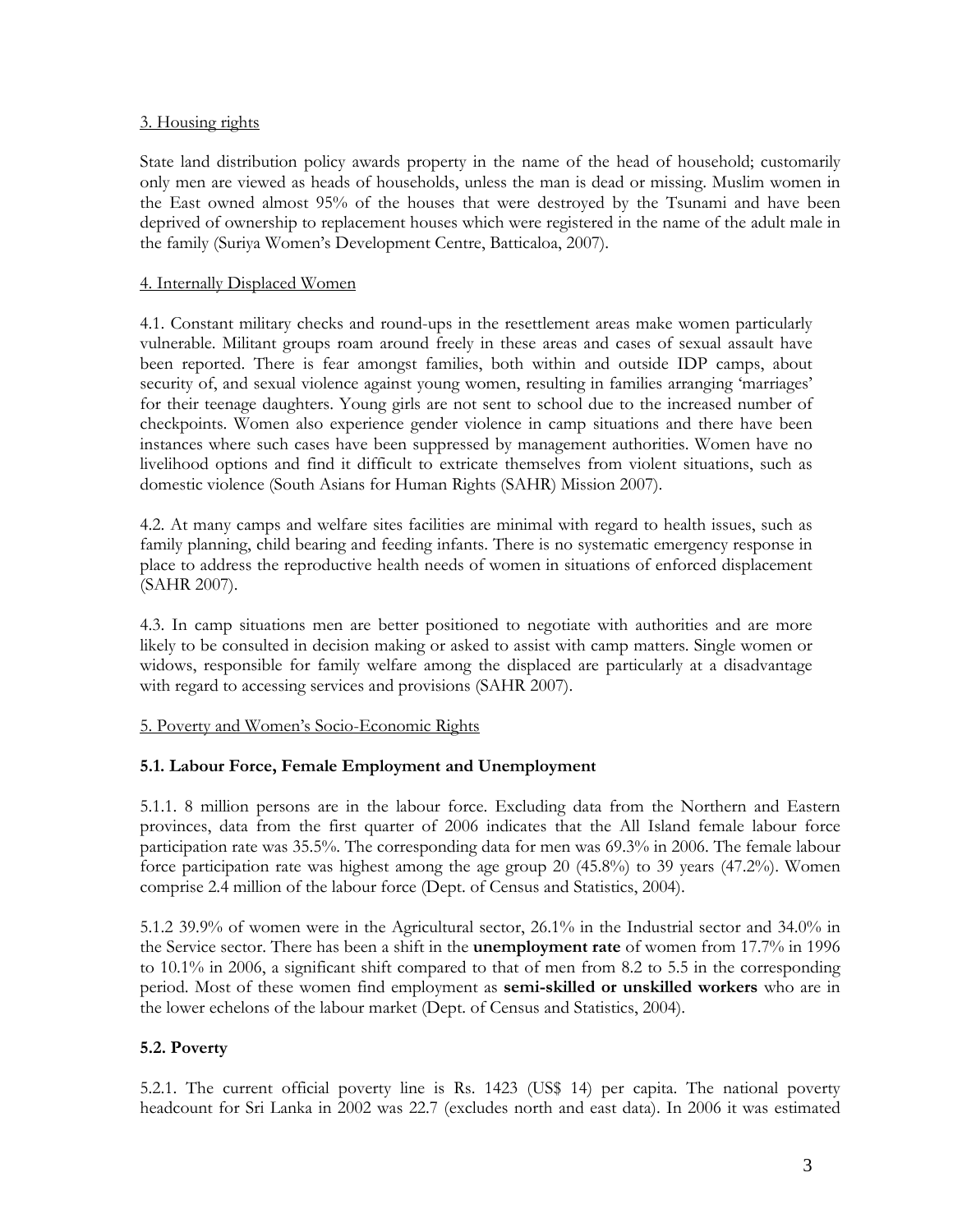that inflation had increased significantly to 20%. An estimated 2 million households in poverty in the country (World Bank 2007). 80% of participants in State Poverty Alleviation Programme are women. Approximately 21% of households are female headed (excludes north and, east data - Dept. of Census and Statistics, 2004).

# **5.3. Wage disparities**

5.3.1. In the private sector (formal) women who have passed the G.C.E. A/L examination and higher exams on average receive only 67% of the salary received by men of similar qualifications. In the informal sector this difference is greater (Dept. of Census and Statistics 2004).

### 6. Women Overseas Migrant Workers

6.1. Poverty incidence in the origin district is strongly associated with migration to Colombo. A large number of migrants come from poorer districts in the South and North and East. Migrant women domestic workers are issued with visas which do not categorise them as workers with rights stipulated locally or internationally. The most frequent violations reported by migrant workers in 2005 ranged from physical or sexual harassment, non-payment of agreed wages, lack of communication. Deaths of migrant workers overseas are categorised as accidental, homicide, suicide Sri Lanka Bureau for Foreign Employment, 2006). Migrant workers are regarded as temporary workers who are part of the international informal sector and trade unions most often do not take up their rights. In March 2007 the Government attempted to impose a ban on women with children under the age of 5 from seeking overseas employment. Migrant workers overseas do not have facilities to exercise their voting rights in Sri Lanka.

### 7. Women in the Industrial Sector

7.1. Women employees in Free Trade Zones do not have access to leave which government sector employees are entitled to. These women are often compelled to work overtime without consent. Physical stress from intensity of the nature of work, often affects their ability to engage continuously in productive employment.

## 8. Reproductive rights

8.1. The Women's Rights Bill (drafts of 2001 and 2005), which adheres to the Sri Lanka Women's Charter of 1993 and international treaties and conventions on women's rights has yet to be finalised and approved by Parliament. Sterilisation requires the completion of an eligibility form approved by the Family Health Worker/Public Health Midwife, the *Graama Sevaka*, and the husband. The 'mandatory' requirement of approval by the spouse curtails women's ability to be free from coerced pregnancy.

8.2. There are no legal provisions which recognise marital rape in Sri Lanka. Over 500-750 illegal abortions a day (UNFPA 2007); the majority of women who seek abortions are married.

8.3 High incidents of anaemia among adolescent girls which may be a result of the onset of discriminatory practices within families as children get older. This trend has also been noted in relatively high levels in under-age pregnancies in Sri Lanka. The indicators of anemia in pregnant women is similar to Pakistan (Save the Children 2006). This stems directly from social practices that mitigate against equal access to food within the family based household. The incidence of low birth weight (when compared to other countries of the region) is not in keeping with the reduced maternal